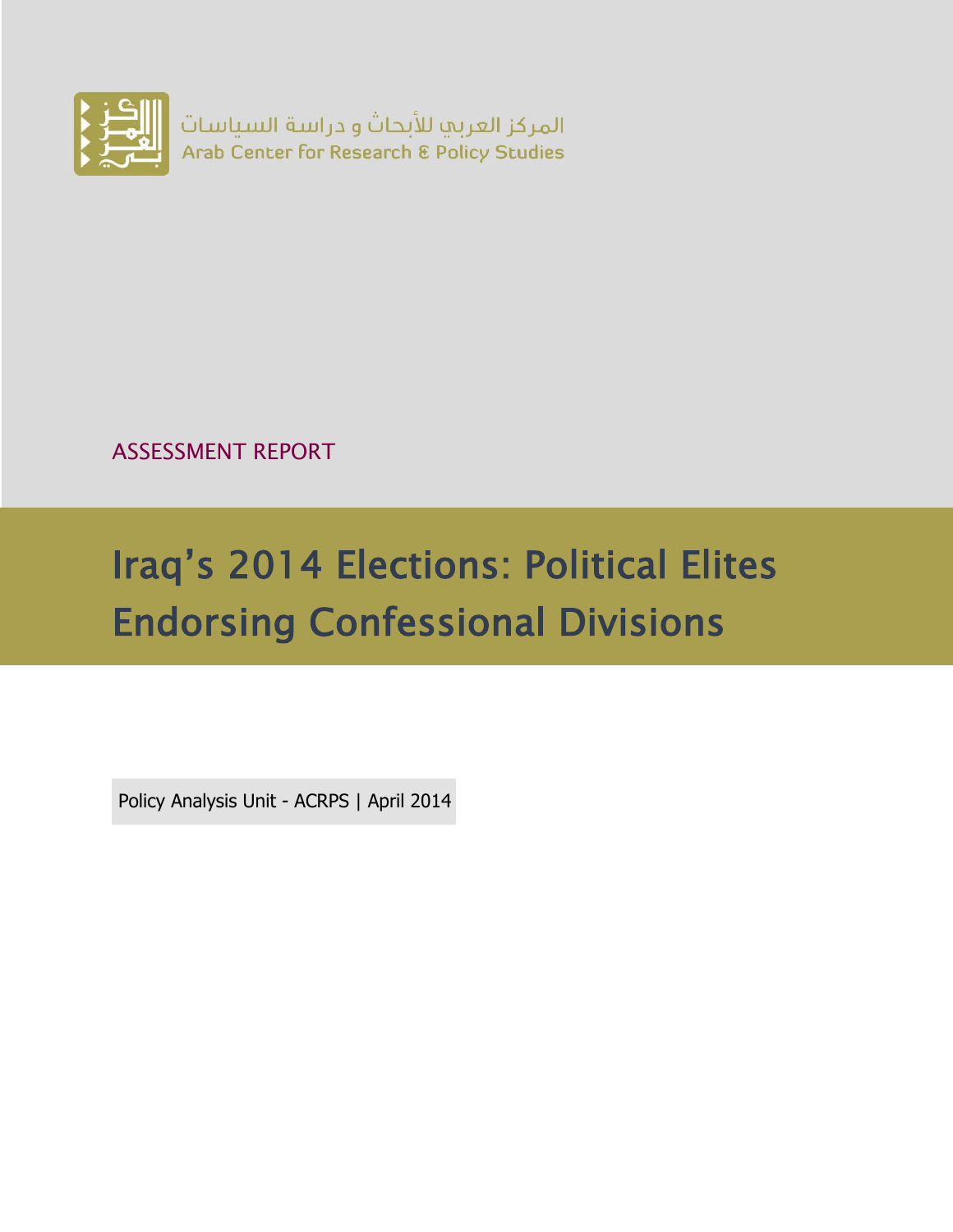Iraq's 2014 Elections: Political Elites Endorsing Confessional Divisions

Series: Assessment Report

Policy Analysis Unit – ACRPS | April 2014

\_\_\_\_\_\_\_\_\_\_\_\_\_\_\_\_\_\_\_\_\_\_\_\_\_\_\_\_

Copyright © 2014 Arab Center for Research and Policy Studies. All Rights Reserved.

The Arab Center for Research and Policy Studies is an independent research institute and think tank for the study of history and social sciences, with particular emphasis on the applied social sciences.

The Center's paramount concern is the advancement of Arab societies and states, their cooperation with one another and issues concerning the Arab nation in general. To that end, it seeks to examine and diagnose the situation in the Arab world - states and communities- to analyze social, economic and cultural policies and to provide political analysis, from an Arab perspective.

The Center publishes in both Arabic and English in order to make its work accessible to both Arab and non-Arab researchers.

#### **Arab Center for Research and Policy Studies**

PO Box 10277

Street No. 826, Zone 66

Doha, Qatar

Tel.: +974 44199777 | Fax: +974 44831651

[www.dohainstitute.org](file:///C:/Users/dena.qaddumi/Desktop/www.dohainstitute.org)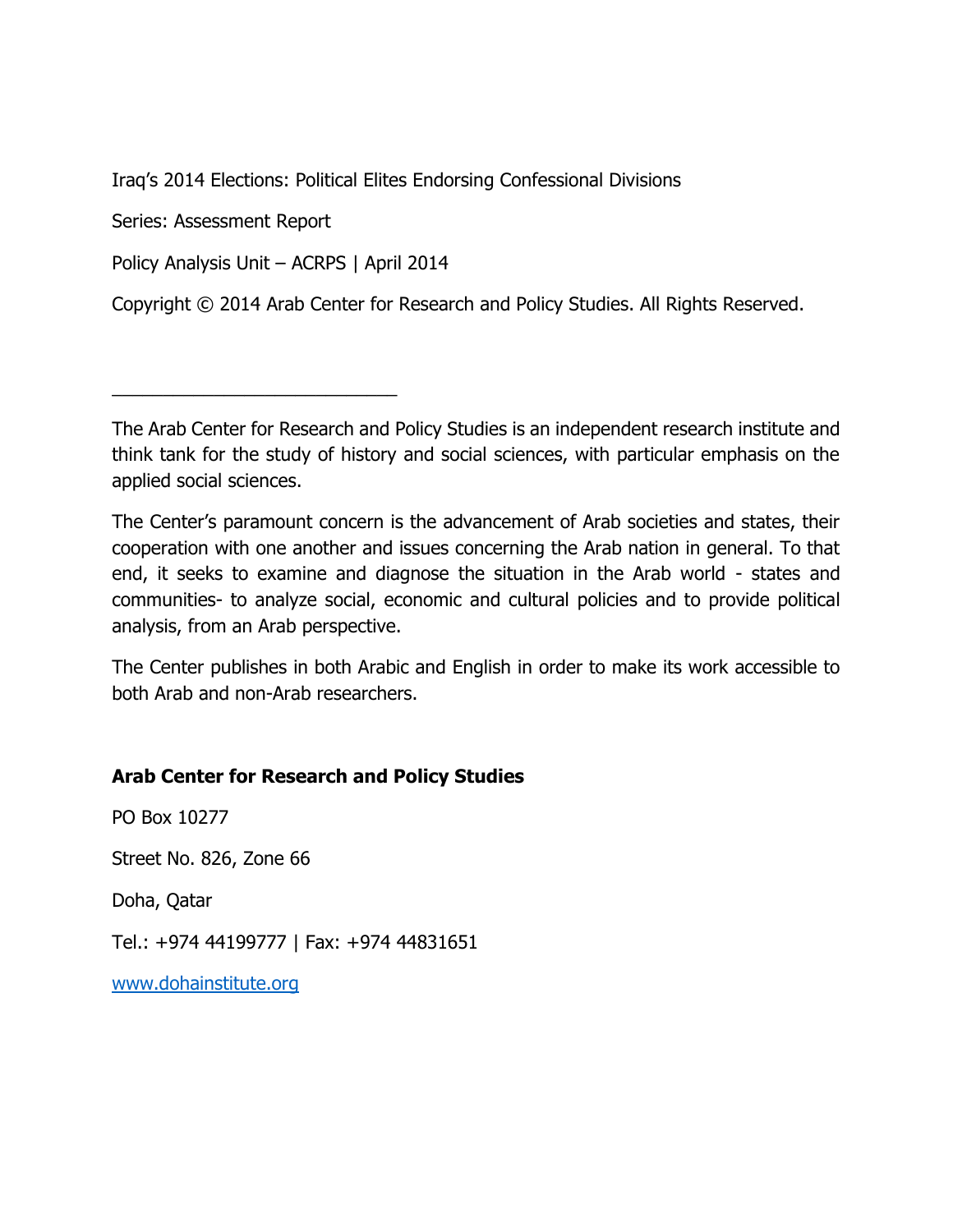## Table of Contents

| Introduction                                                            |               |
|-------------------------------------------------------------------------|---------------|
| The Struggle to Represent Confessional Affiliations                     | 1             |
| The Sainte Lague Angle                                                  | $\mathcal{L}$ |
| Maximizing Electoral Confessionalism / Maximizing Confessional Election | 3             |
| A Coalition of Multiple Identities                                      | 5             |
| Conclusion                                                              | 6             |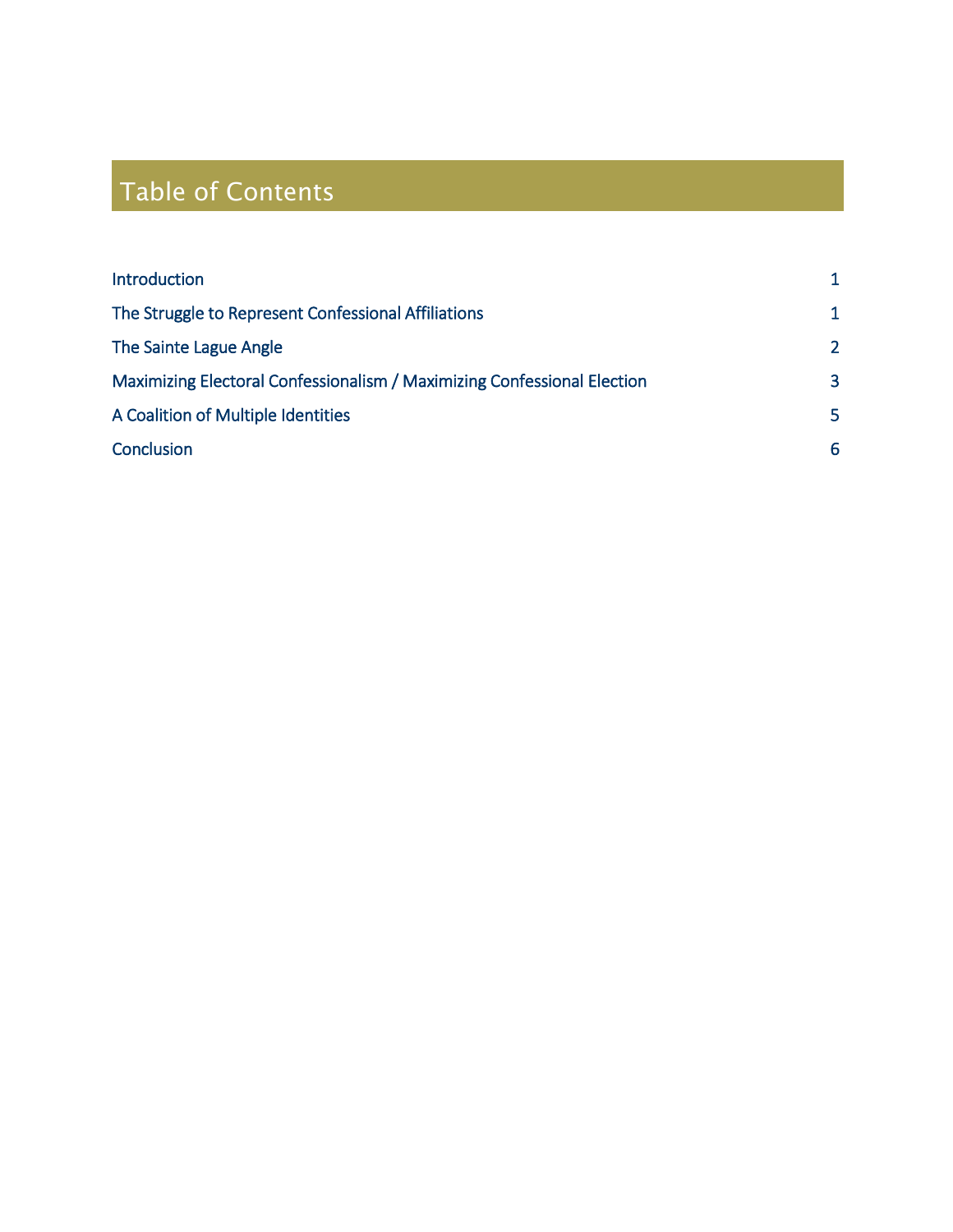#### <span id="page-3-0"></span>Introduction

Launching a feverish campaign season for the scheduled April 30, 2014 parliamentary elections, Iraq's Independent High Electoral Commission recently announced the names of 107 coalitions and entities with candidates running for office, along with lists of their candidates. An examination of how these coalitions are composed suggests a fundamental change has taken place in their construction, compared with coalitions that fought the 2010 parliamentary elections. More divided and more sectarian than in the previous election cycle, competition over electoral representation has shifted to the interior of each community, effectively consecrating ever deeper political sectarianism.

#### <span id="page-3-1"></span>The Struggle to Represent Confessional Affiliations

The Iraqi political system, fashioned by the US occupation after the 2003 invasion, aspires to "consensual democracy" via the representation of ethnic identities in the country, and a process of building up political and electoral organizations on the basis of ethnic or confessional affiliation—a process for political and sectarian self-identification imposed upon citizens. Today, for the first time, if one discounts the provincial elections of March 2013, we are witnessing a situation in which each and every ethnic or confessional identity, component of political affiliation, or identity-based coalition is putting forth candidates in the elections, without any single coalition or major electoral block coming to the fore, as has been the case in all previous elections, starting in 2005.

The 2010 elections may have been a milestone in the struggle over the representation of identity. Shiite political factions did not run as a single coalition, as they had done in preceding elections, but as two large coalitions: the State of Law Coalition and the Iraqi National Alliance. A similar shift occurred with respect to Kurdish political organizations, which entered the elections in two coalitions, the Kurdistan Alliance and the Change Movement (Gorran). The Sunni community, however, fought this election via one large Iraqi Coalition. Fear of this Sunni unanimity led to an eclipse of the phenomenon of subdivision in that it spurred the two main Shiite coalitions to bridge the divide and form, in the aftermath of the elections, the National Alliance—the bloc entrusted with the prime minister's nomination.

The 2010 elections, nevertheless, exhibited diversity in the representation of each communal affiliation and identity. This was similar, albeit in a less pronounced manner, to what is taking place now with the 2014 vote. In contrast, the current elections feature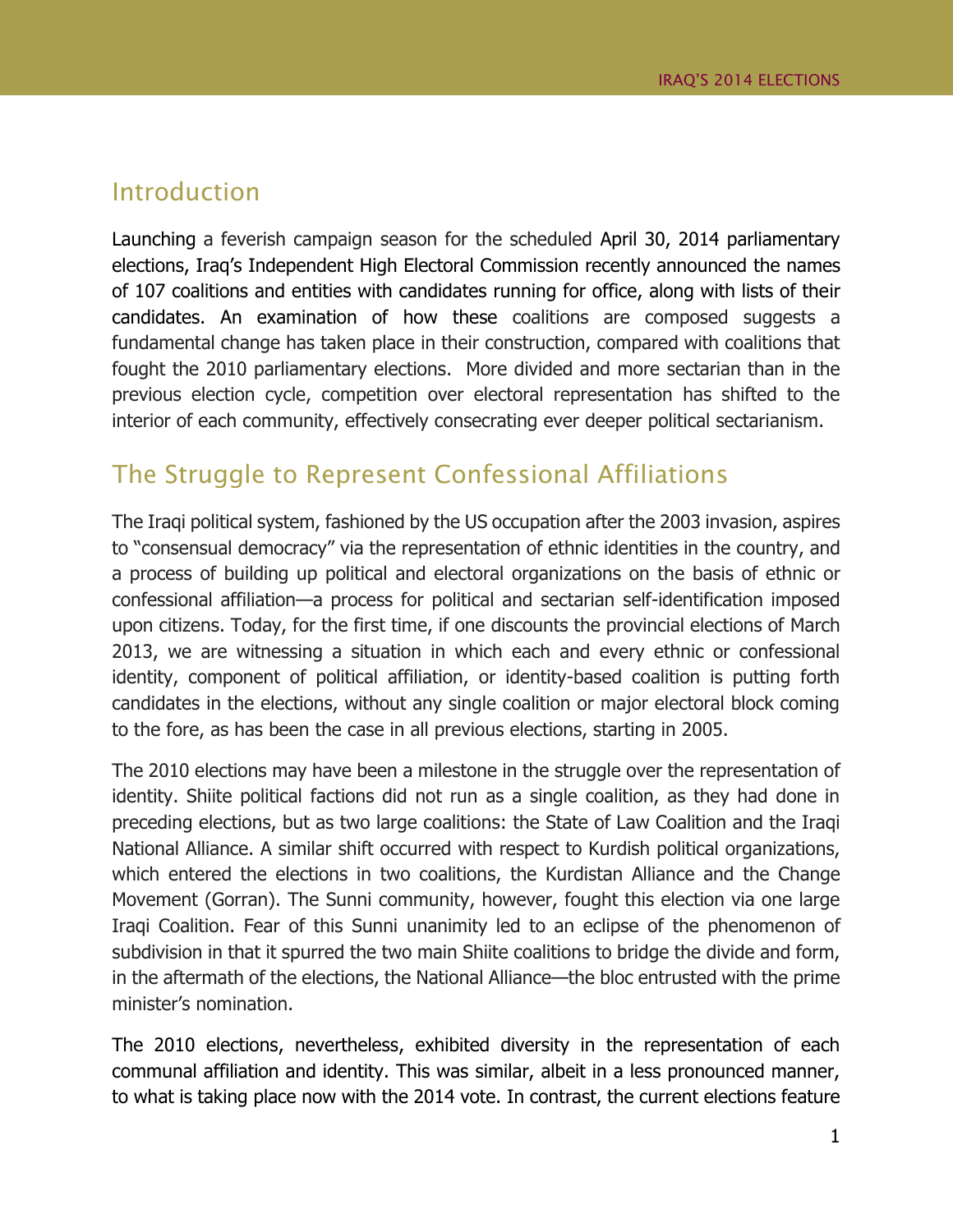five major Shiite coalitions (the State of Law Coalition, the Citizen Coalition, the Free Liberals, the Independent Coalition of Elites and Virtue, and the Alliance of National Reform); three major Sunni coalitions (the United for Reform Coalition, the Arab Coalition, and the Dignity Coalition); and four Kurdish coalitions (The Unified, the Change Movement, the Islamic Union of Kurdistan, and the Kurdish Patriotic Alliance).

In countries where political systems are based upon the representation of multiple identities, it is common to see unified blocs develop for each affiliation or identity, but that support the establishment of the state system nonetheless. The struggle for representation of identity takes place at a later stage. The growing divide in Iraq, however, appears part and parcel of a struggle over the construction of a centralized government system, something a country like Iraq cannot quickly emerge from. The scope of the political split within the Shiite community in regards to the formula for extreme political centralization, built up by Prime Minister Nouri al-Maliki during his eight years of rule, would seem to rule out any possibility of building a more flexible form of centralized governance that would reflect genuine partnership with the other main components of the country's electorate. The Sunni community, for its part, is divided over the shape of the relationship it seeks with a growing centralization that is under Shiite political management.

#### <span id="page-4-0"></span>The Sainte Lague Angle

The growth of this divide has been associated with the adoption of the Sainte Lague Method, a mathematical formula for the distribution of seats among competing candidate lists, utilized by the Iraqi parliament's election law of November 2013 on the basis of which the 2014 elections will be conducted. The Sainte Lague method allows for small entities and coalitions to be included in the electoral process, and accords them reasonable scope on the electoral playing field. Consequently, the large coalitions present on the Iraqi electoral scene created what could be called "shadow entities" as appurtenances subservient to them that would later return to the fold, with any seats they gained to be merged into those of the larger entity. This is what took place in the provincial council elections of 2013, with a substantial number of small entities rising to the fore alongside the larger core coalitions and entities.

In practice, the scope for any small entities playing any effective political role in a political process, such as that of Iraq's, controlled as it is by large and venerable political parties and structures, is minimal as they are bound to join the ranks of the larger organizations.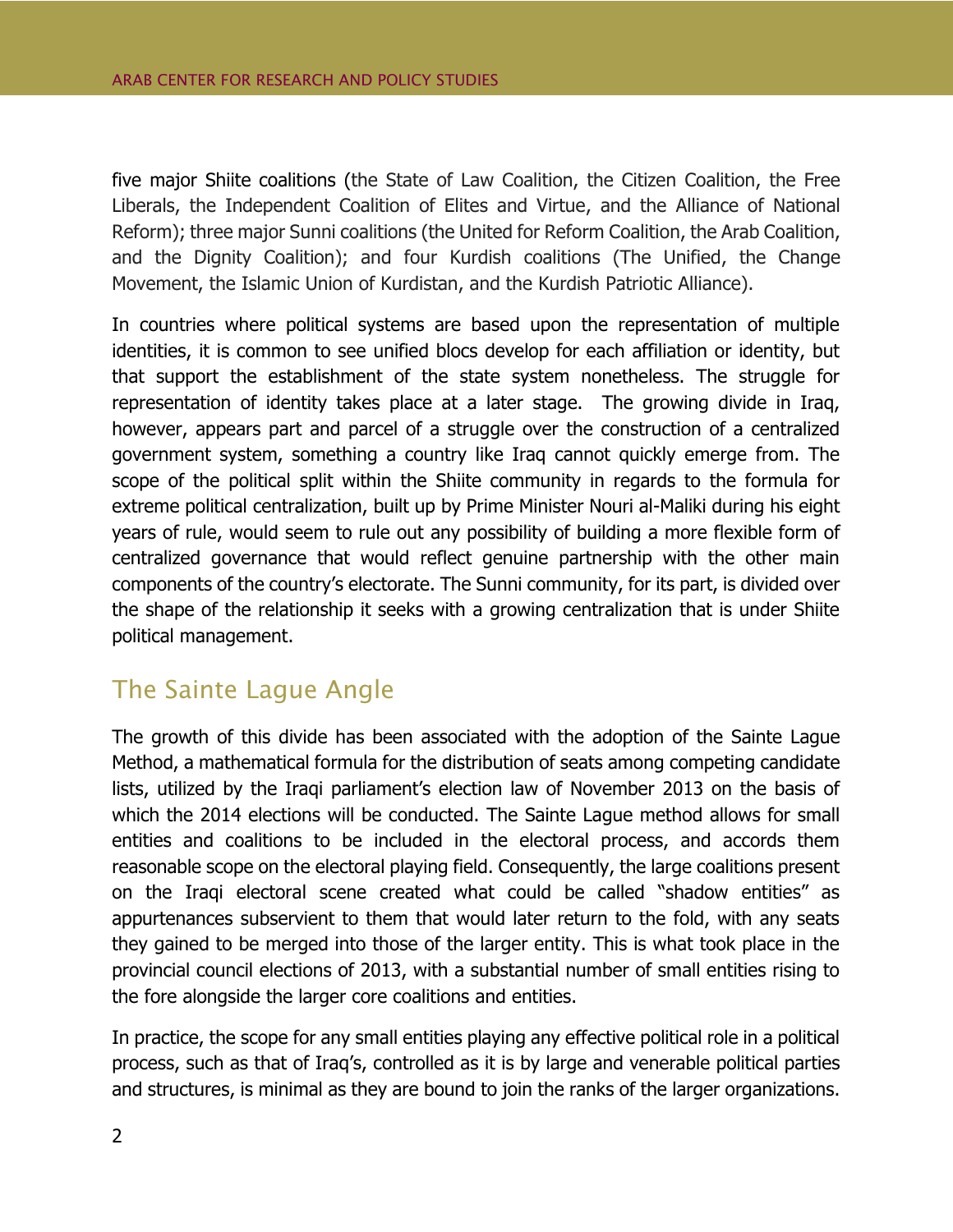Parliamentary and provincial elections since 2005 have demonstrated this; the large parliamentary coalitions work to contain any opportunity for the smaller bodies, and to minimize their role as much as possible in future elections, instituting changes to the Sainte Lague method to that end.

Although the Sainte Lague method in its Iraqi adaptation provides for no more than 3 percent of total parliamentary seats to be accorded to small entities, as some studies have shown, the prospect of a loss of even this limited number of seats has continued to vex the larger entities. Most of them have, therefore, resorted to launch their "shadow entities" in order to benefit later on from receiving any seats that these "shadows" may be able to garner in the elections.

### <span id="page-5-0"></span>Maximizing Electoral Confessionalism / Maximizing Confessional Election

Another prominent feature of the 2014 electoral coalitions is their pronounced confessional or sectarian character. The 2010 elections produced the Iraqi coalition, headed by a secular Shiite Iraqi leader Ayyad Allawi, and it included a substantial number of Shiite Arab members, despite its being a predominantly Sunni coalition—of 91 Iraqi Coalition members elected in 2010, 18 were Shiite Arab Iraqis. The 2014 elections, by contrast, show no such diversity.

Nevertheless, there are three coalitions that may depart from this rule: the National Alliance, headed by Allawi; the Democratic Civil Alliance, a secular alliance with a mix of leftist, nationalist, and liberal associations and personalities; and the Iraq Coalition, funded by businessman Fadil al-Dabbas. These coalitions do not figure prominently on the electoral map, nor are they expected to gain more than a few seats. The Iraq coalition is generally seen as a Sunni Arab coalition, with its main personages and constituents being Sunni Arab and its political presence being strongest in the Sunni provinces. However, it has put forward lists of candidates in all Shiite provinces, and there are a number of prominent Shiite Arab persons who figure in its leadership.

In the elections of 2010, though the two major Shiite electoral coalition blocs did not incorporate any genuine Sunni currents, there were serious negotiations between major Shiite and Sunni groups devoted towards constructing a broad-based coalition during the pre-election period. The State of Law Coalition, then the strongest political coalition after its victory in the 2009 provincial elections, entered into important negotiations along these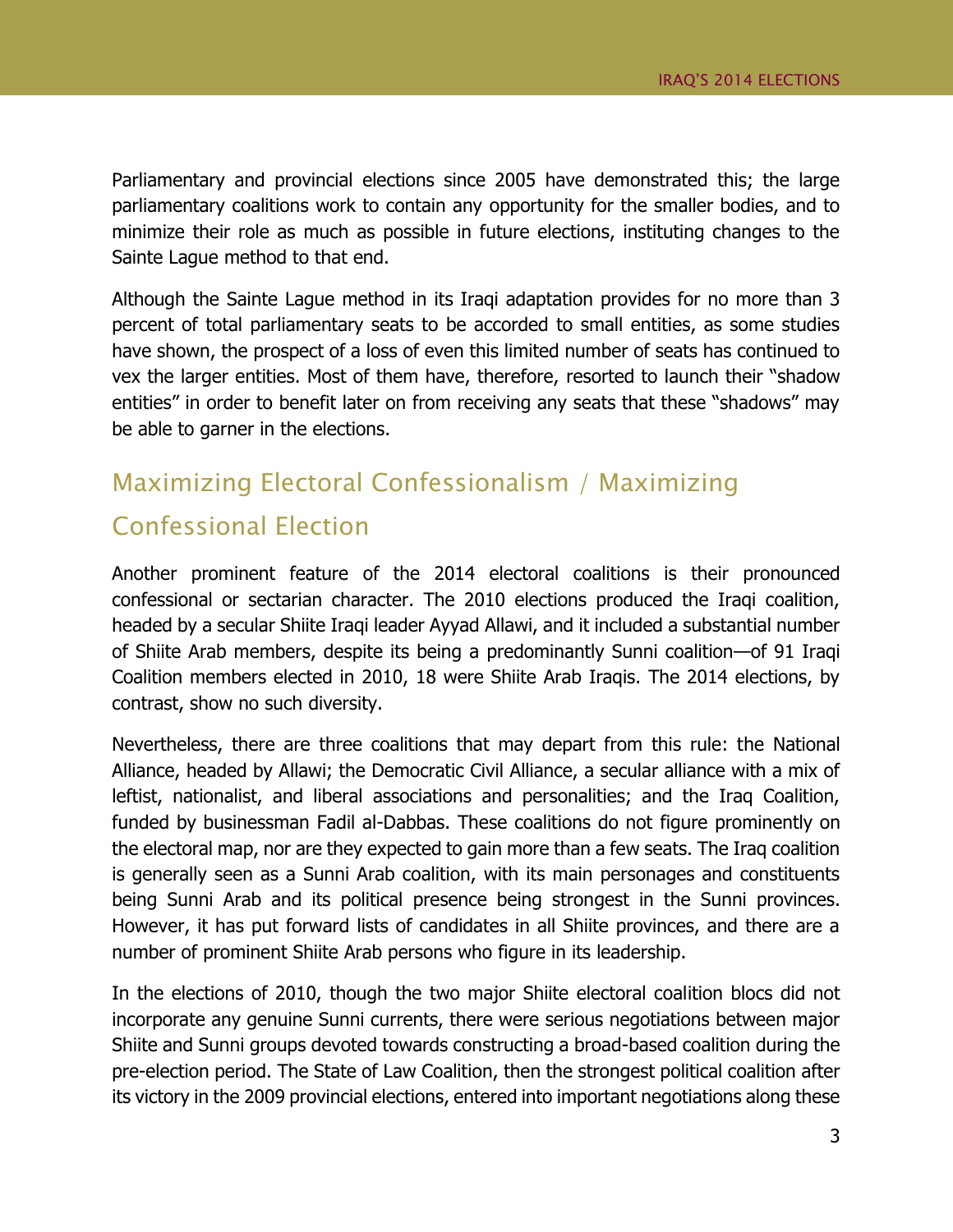lines, although the result at the end of the process was the emergence of a non-inclusive confessional coalition; confessional discourse had the greater power to mobilize the populace.

Indeed, the ease and utility of sectarian mobilization was and remains one of the main factors that has hindered coalition-building along cross-confessional lines. The pronounced confessional climate of the 2014 elections is an expression of a politicalcommunal struggle that has flourished in a transitional period tasked with reconstructing the political system of a country with multiple allegiances and identities, one that is divided ethnically and along sectarian lines.

This divide has prevented any real dialogue among the main coalitions, and was exacerbated by the government formed in the wake of the 2010 elections, which brought to the fore an exclusivist confessional approach to power. Rather than working to mobilize voters for elections and in response to the election results, as a peaceful instrument of handing over power, this government seeks to bend the independent institutions of the state, such as the courts, independent authorities, and the security apparatus, to the ends of its own exclusivist project. It has eliminated any hope that the hesitantly pluralistic shape of the Iraqi Coalition would end up as a purely Sunni coalition, as the majority of its Shiite members have left it to form what is now called "the Shiite Iraqi Coalition," a separate coalition similar to "the Free Iraqi," the "White," and other coalitions.

Thus the map of political forces has been re-drawn, channeling them into trenches that are sharply-delineated along confessional lines. The crisis-fraught formation of the 2010 government did away with the positive atmosphere that had been achieved with the defeat of al-Qaeda and the Shiite militias between 2008 and 2009; in the process, it has strengthened misgivings of both Iraqis and the international community over the mere possibility that a political process could allow for greater participation in governance, or for its progression, even slowly, to come to reflect a bare minimum of democratic principles, rule of law, respect for human rights, and popular participation.

The crisis of government formation in 2010 gave way to the sharp political crises of al-Maliki's second term as prime minister, including the arrest and subsequent death sentence for Vice President Tariq al-Hashimi at the end of 2011; the protest movement in the Sunni provinces following the imprisonment of private security officers for the minister of finance and one of the most prominent political Sunni Arab leaders, Rafi al-Issawi, at the end of 2012; the "Anbar Crisis," which began at the end of 2013 with the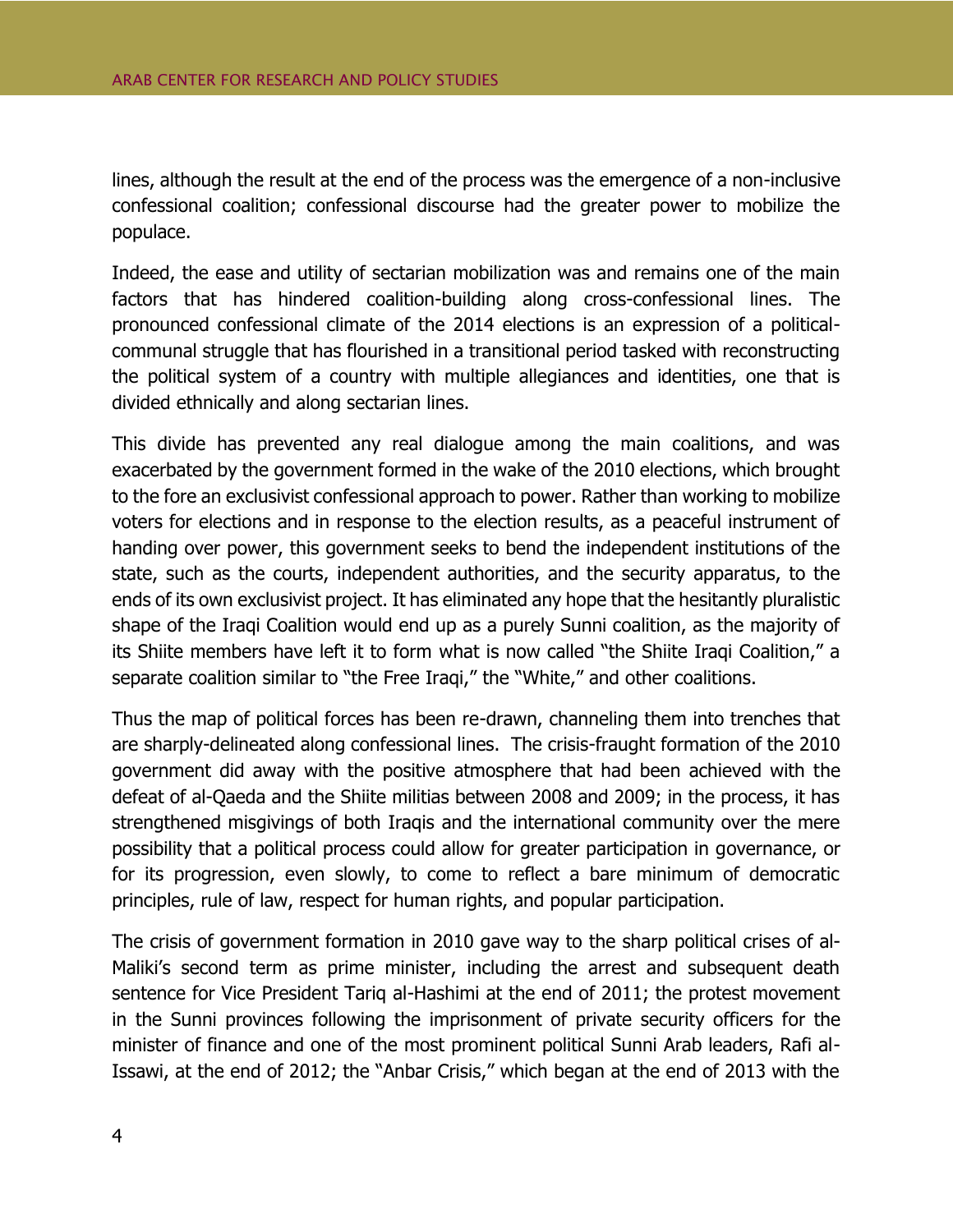government's declaration of war against the Islamic State of Iraq and Syria (ISIS) in the Anbar desert.

#### <span id="page-7-0"></span>A Coalition of Multiple Identities

Extreme division and political confessionalization have clearly marked coalitions in the 2014 electoral season, even before the commission announced the names of the coalitions running in the elections. Worse, the major forces have proven unable to forge any consensus regarding the post-election period for the same reasons preventing them from building cross-confessional coalitions. This stands as a serious obstacle to the entire political process.

The major coalitions will, therefore, find that they are bound by the constitutionally set time frame governing the post-election period, particularly with regard to the parliamentary coalition winning the majority of seats, namely that of nominating the prime minister: they must accomplish this without having reached any principled agreement, or advanced any opinion, on the matter. Beyond this, there are no understandings that have been made public regarding the post-election period, apart from that between the Citizen Coalition, led by the Iraqi Higher Islamic Council and headed by Ammar al-Hakim, and the Free Liberals Coalition, led by the Sadrists. There is no serious dialogue or shared understanding regarding the post-election period that could be characterized as crossing confessional lines.

The absence of such understandings may be the product of the absence of clarity regarding the number of coalitions that are running. Even so, the Iraqi political scene will remain governed by the major political organizations and parties who have dominated it since 2003; there has been no newcomer to the scene who is capable of proposing real alternatives. The birth of the Change Movement (Gorran) in Iraqi Kurdistan in 2008 confirms that new political entities must be nurtured in the womb of existing venerable political structures, even those with, or seeking, an opposition role. Consequently, the same players remain on the political scene, though their relative rates of representation may change, reflecting an increasing or decreasing number of seats.

The fundamental ambiguity seen on the Arab Sunni political stage, which appears to be very volatile and unstable, is due to its relative newness as an arena for Sunni political campaigning. This is in contrast with the Kurdish and Shiite political scenes, which matured in opposition to Saddam Hussein's regime and developed clear political traditions that have enabled them to master the map of their coalition voters. They can assess the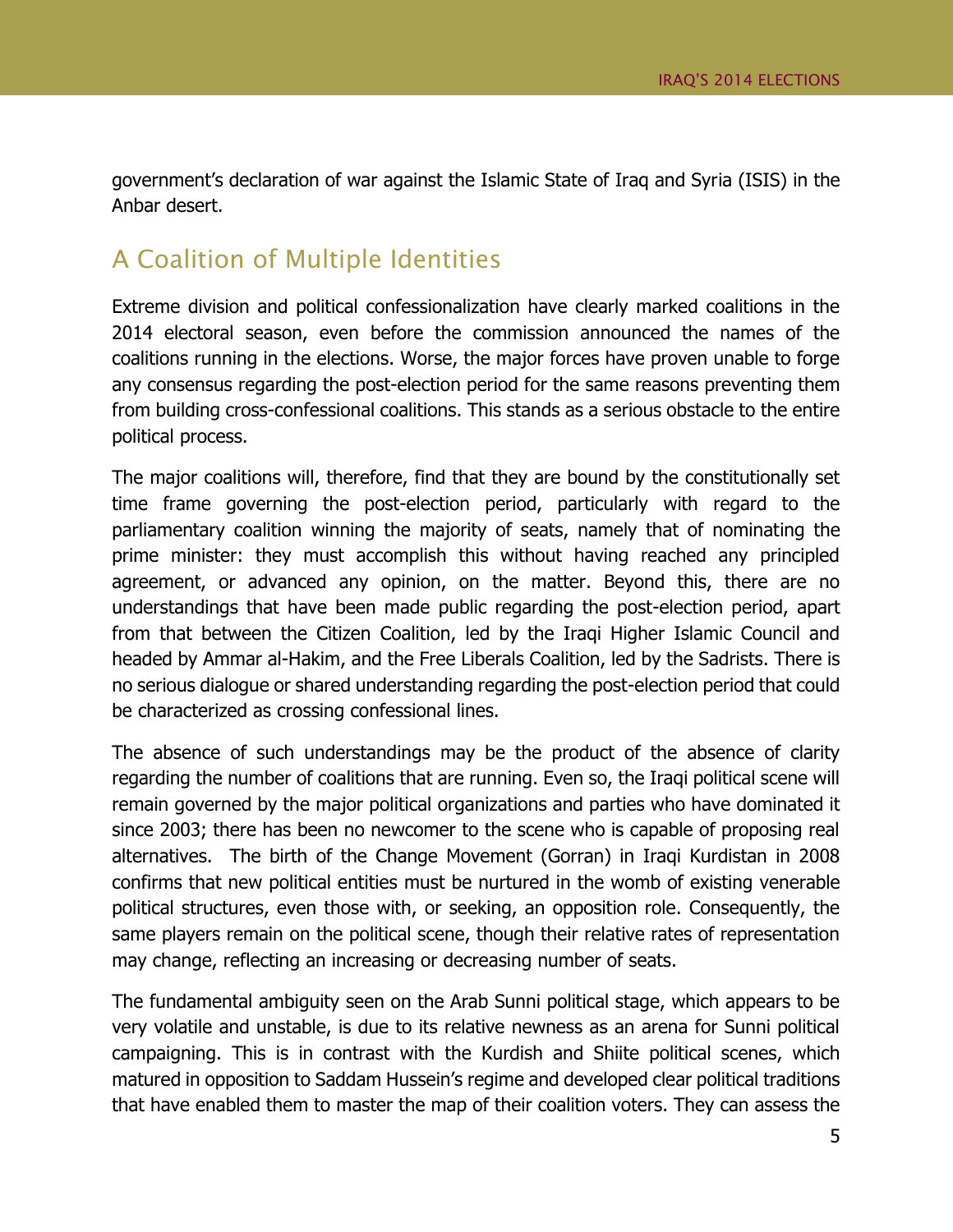scope and areas of influence for every political entity that is affiliated with them, whereas this is not easily achieved in the Arab Sunni political space in Iraq.

The post-election alliances will be determined by the stance taken toward both the central government and centralization. There are two essential conceptions at play. First, there is a strong centralizing state led by Arab Shiites, alongside Kurdish participation, with each group seeking a limited but effective degree of political de-centralization. Secondly, a versatile centralization seeks to balance a broad decentralization with a more flexible central authority that involves all governance components in developing restraints or political institutions that can act to prevent any form of monopoly of power, similar to al-Maliki's later period of rule. This would require replacing al-Maliki with another candidate, though this person would be subject to Iran's approval.

The first of the above two conceptions is seen in the State of Law Coalition and the second in the Shiite's opposition to al-Maliki, namely the Citizen and the Free Liberal Coalitions. Shiite political circles represented in these two large opposition factions will effectively form the nucleus of the post-election coalitions.

#### <span id="page-8-0"></span>Conclusion

In the aftermath of the 2003 US invasion, Iraq adopted the model of consensual democracy, a system which theorists of political systems consider to be appropriate for societies that are divided or that have multiple identities that have not been successfully merged into a single nation. However, theorists have not considered consensual confessionalism (or sectarianism) a condition that seems particular to the Arab Mashreq, nor has it transformed into democracy in any Arab state.

The theorists state that the pillar of consensual democracy is a "broad coalition"—a coalition that includes forces that express the views of the whole range of major community affiliations and allegiances that make up a country. In successful non-western examples of consensual democracy, such as Malaysia, this coalition constitutes the foundation of the political structure. This is something not seen in Iraq since 2003, when the opposite has occurred: a foreign occupation imposed a consensual confessionalism upon a population that was not divided along confessional lines, and became an instrument of exclusion and in-fighting.

The 2014 elections have not manifested any attempt to overcome this situation or build a cross-confessional coalition through real and serious dialogue among political entities